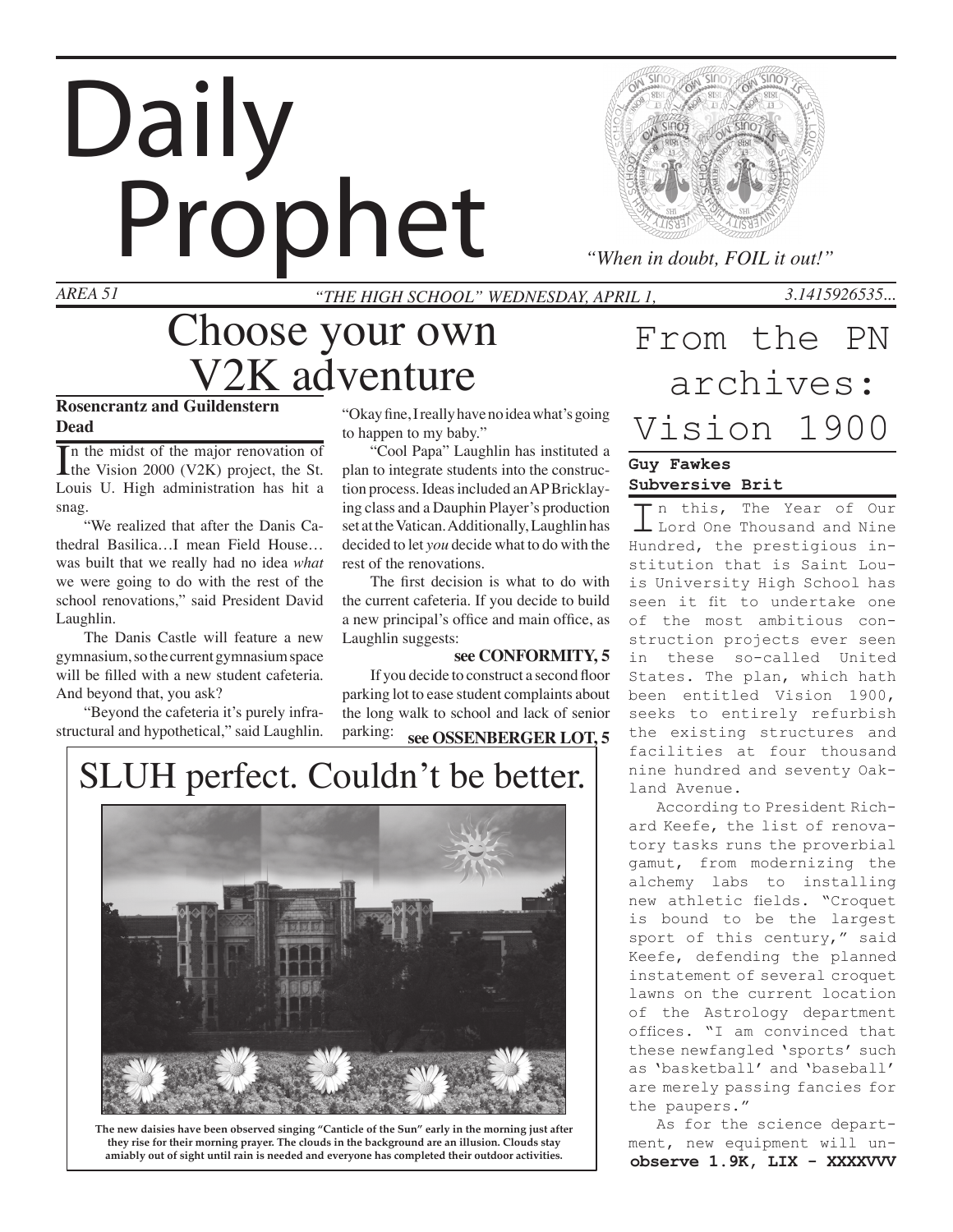# Teachers evicted from Currigan Room *Raterman, theology department peeved*

### **Keenan and Kel Whyyyyyyyyy?**

The St. Louis U. High administration<br>has once again targeted a safe-haven for a specific group in the St. Louis U. High community. While many thought the incident was isolated to that of the Senior Chill Room last fall, the faculty now face an eviction from perhaps their only student-free oasis: the Currigan Room, located on the first floor of the Jesuit Wing.

"It's HORRIBLE!!!" cried English teacher Jim Raterman. "Just simply horrible! I mean jinkies! Wow! Can they really do that? I mean, c'mon!"

According to Principal John Moran, there are various reasons for the future changes to the Currigan Room, none of them stemming from the stench that seems to waft from the room daily. "Back at Prep—and I don't mean to keep comparing SLUH to Prep, I understand they are different institutions the teachers shared a lunchroom with the students—I'd like to see that here at Prep," he said, nodding his head and shrugging. "I mean, here at SLUH."

Moran cited the new cafeteria, part of Vision 2000, as the perfect space for students and faculty to share their free time together. "Although Prep, I mean SLUH, already has a strong brotherhood among students," he continued, cheerfully shrugging, "I think it's time we take it up a notch to a brother—and sisterhood—among students and teachers. After all, it made Prep such a great place."

An anonymous source from the administration, who will be referred to as Burger King, said the primary reason for the closure of the Currigan Room had nothing to do with brotherhood or "any of the that stuff." The real reason: messiness.

"Lately the faculty have taken it upon themselves to do what they want with the room," BK said. "It's gotten kinda out of hand, and we had to do something to put them in check."

It all started when art teacher John Mueller had a nervous breakdown while at a meeting in the Currigan room and began clawing the wallpaper off of the wall. "Oh, hi," he said in an interview after the incident. "He just couldn't take the sheer ugliness anymore. He couldn't find the vanishing point anywhere in the room and knew something had to be done," said Mueller.

The next morning teachers walked in to find four new disco—I mean, "mirrored" balls hanging from the ceiling and new paint on the walls. "He went with purple paint, a new fuscia-colored carpet, and a cardboard cutout of *Blue's Clues* star Magenta.

The floodgates had been broken. Psychology teacher Tom Wilson brought in a wide-screen TV to watch the clips of freshman football from past years, but the television was broken when Athletic Director Dick Wehner tried to commandeer it for his Wii Fit.

Art teacher Joan Bugnitz, math teacher George Mills, and Spanish/Italian/French/ Politics teacher Kevin Moore turned the north-northwest corner of the room into a bike repair shop. The mud their bikes brought in, though, began spreading to other parts of the room, prompting physics teacher Paul Baudendistel ask theater technician Megan Morey to divide the Currigan room into different areas with pink fluorescent tape.

Dance teacher Simonie Bieber tried to use her space as a makeshift dance studio for her Break-Dancing 101 Class until theater teacher Joseph Schulte, one of her students, took out science teacher Tim Keefe while spinning on his head. Keefe only suffered minor injuries to his right ear but landed on former ASC teacher Mike Kroeker, who was snoozing on a nearby couch.

Meanwhile English teachers Barb Osburg and Tim Curdt, along with ceramics teachers Mary Whealon and another lady nobody knows, set up there own workout space in the opposite corner. Things went awry when social studies teachers Paul Michaelson and Anne Marie Lodholz broke out in a shouting match over whose cowboy hat was better. Counselor Dennis Dougan attempted to break up the scuffle but was promptly karate-chopped by Lodholz.

Theology teachers Rob Garavaglia and Charlie Martel, who had been quietly doing yoga together, also began arguing over who had a better way to bring about peace. Seeing his chance amidst the chaos, Curdt picked a fight with fellow English teacher Steve Missey, who ended up tied to a column with several power-ropes.

French teacher Jennifer Crespin, math teachers Kate Hocmuth and Beth Kissel, and Chinese teacher Ching-Ling Tai, who were playing Rummikub and saw the whole attack, later served as witnesses in court for the prosecution against Curdt. When given the choice of his punishment—18 years in jail or a prayer service of listening to pastoral director Matt Stewart lecturing on doublepretzel chips—Curdt chose the former.

After a week had gone by since Mueller's makeover, three and a half teachers were taken to the hospital by nurse Scott Gilbert—history teacher Tom McCarthy sprained his ankle after slipping on shavings from biology teacher Dan Shelburne's pocketknife carvings, and Mueller and theater teacher Kathryn Whittaker installed several cat doors for strays to take refuge. Maintenance workers also found soda cans in the ceiling.

"You see, it all had to be stopped," said BK. "The faculty was completely out of hand. (Assistant to the Assistant Principal of Student Affairs) Marla (Maurer) is currently trying to institute a sort-of demerit system that the teachers can have—that sort of thing. I think that will help."

Until plans surrounding the future of the Currigan Room can be finalized—possible ideas include a new office for the Cashbah moms, a greenhouse for math teacher Don Steingruby's plants, or a new STUCO room … just kidding—it will simply serve as a Chill Room for seniors.

"I think it will serve for Prep's, I mean SLUH's, seniors to really get to know each other before they graduate and go off to college," concluded Moran with a shrug. "I think it's something the seniors really need."

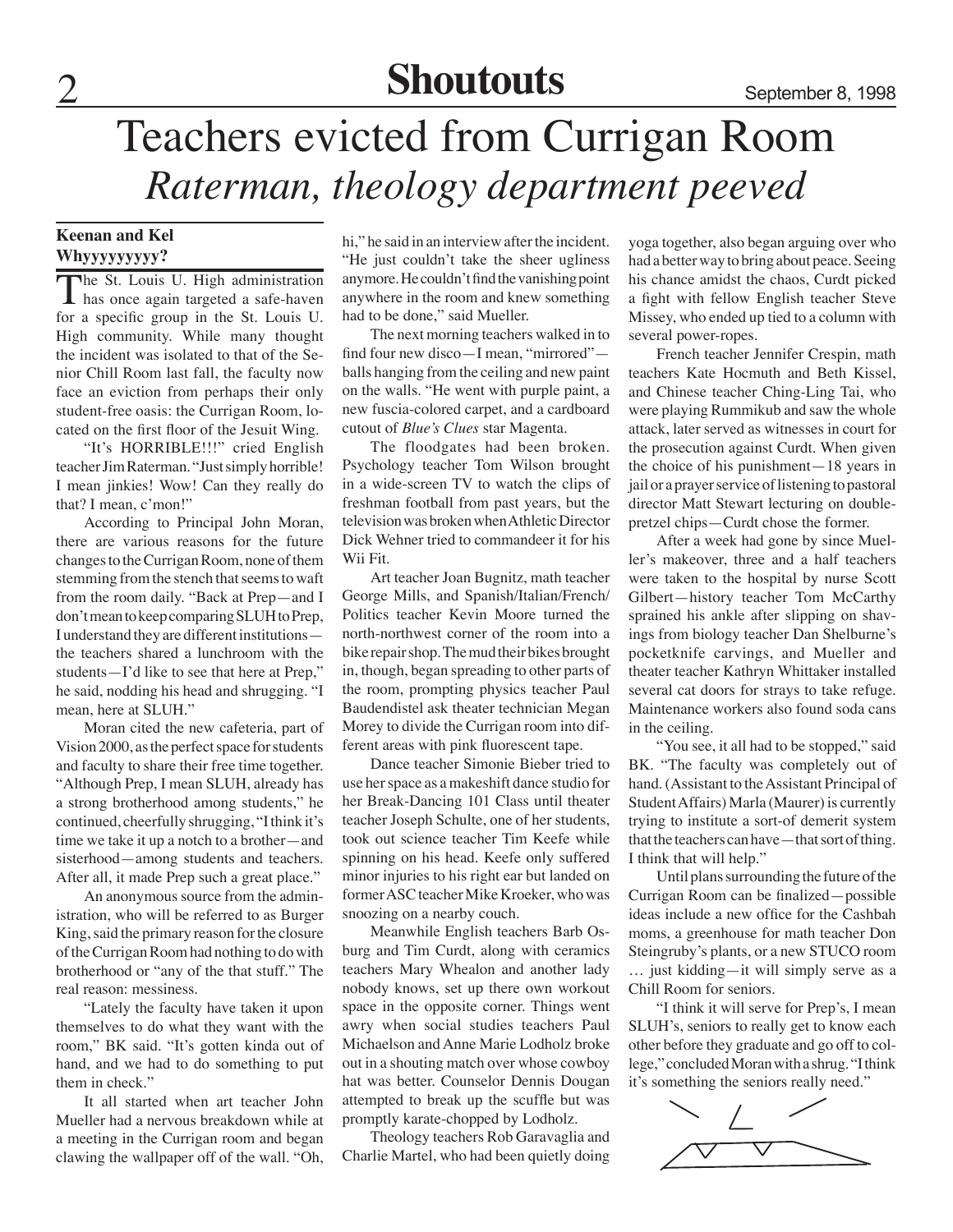### **Free Forum** Parent astounded at SLUH curriculum LETTER TO THE EDITORS

To The Editors:

It has come to my attention that the young people have been desensitized to the evils of witchcraft by a popular series known as *Magic School Bus.* The shocking deformation of an innocent and wholesome school bus, meant to carry young scholars to utopian learning institutions (see photo, page 1) into a devil-chariot carrying cartoonish hooligans to impossible scenarios—such as a voyage through the acidic river of the digestive tract, or a journey across the vacuum of space—is *unspeakable*. Yet, our children are assaulted by this mockery every day, as it is all-pervasive in the media—there is a television show and even, God forbid, numerous computer games which bewitch our children's minds with an interactive alternate universe.

One need only flip through the pages of any *Magic School Bus* book (if it may be called such) to see (if one can bring oneself too look) innumerable examples of sorcery. Like any criminal, the "teacher" in the books, Ms. Frizzle, has many nicknames: "Mizz Frizz," "da Frizzle," "the Frizz," "Exploding-Hair," and as I refer to her, "Evil-Red-Haired Person." Her crime is magic, and this, if we are to understand the Bible, is evil. As the patriarch Jacob forswore his red-haired brother Esau, so too we must forswear this witch and her minions. Red hair is different and therefore bad.

The actions of the witch are clear even in her own classroom. Her student Arnold has already had his hair turned brimstone red, a mark of his admission into the cadre of those who serve the devil. His free spirit is gone and he can only lament, constantly complaining about his surroundings. My son [*NAME WITHHELD*] explained to me that this character is "funny" and is "like Eeyore." Through the sorcery of laughter, our young ones are encouraged to take on

the character of this Arnold, who is of their age, and join him in his grim, hapless apprenticeship to "Evil-Red-Haired Person."

The creator of the atrocious defacement of paper known as *Plainsong*, Kent Haruf (who I am told is the future SLUH English department chair), let slip during interrogation that no *Magic School Bus* book is a part of the SLUH curriculum. Yet I am only slightly appeased by this, for Haruf later admitted that SLUH had a science department. Since SLUH has a science department and the subject matter of *Magic School Bus* is science, I therefore conclude that the science department forces the book upon our children in a massive propaganda program run by ex-Kremlin Guard Battalion Bolsheviks.

Can we accept this perversion of the real world? Even the malicious juvenile delinquent Harry Potter (may his name be forever accursed) does not presume to turn a school bus into a spaceship the size of a gymnasium—with an idiotic grin on its face! The lunacy must end, nay, it shall end. As Thomas Paine, the author of *Common Sense* once said in the midst of the Revolutionary War, "These are the times that try men's souls. The summer soldier and the sunshine patriot, as well as the people who accept *Magic School Bus* as a valid children's book, will, in this crisis, shrink from their from the service of their country; but he that stands by it now, deserves the love and thanks of man and woman. The tyranny of Ms. Frizzle, like hell, is not easily conquered."

*Carthago delenda est. In Christo et ad majorem Dei gloriam,* Sincerely, A Concerned and Respectable Adult

## Seeking prayer service revival, Stewart gets U2

### **Syndicated Cleanuptime Everybody gets to do their share**

In an effort to inject some kind, *any* kind<br>of excitement into next week's prayer of excitement into next week's prayer services, SLUH has booked U2 to play two sets each day from Monday, bloody Monday to Thursday.

"If you want to know the truth, I've been out of stories since New Year's Day," said imminent Jesuit novice Matt Stewart. "Plus, in a little while I'll be out of this joint, and this hurt will hurt no more, so…"

The school has employed several devices to promote the event: Irish Literature teacher Bill George joyously ripped cds for the entire school from LimeWire, assistant event promoter Marla Maurer has been playing the snare drum part from "Sunday, Bloody Sunday" constantly over the P.A., and principal John Moran has mandated that all members of the school community make at least one

U2 reference in each spoken sentence, "or else."

"We… still hadn't found what we were looking for, but now we're ecstatic that U2 is coming to play in Gawd's county," said Moran. "And if they don't come, then I'll… I'll be… shipping off to Boston."

 The announcement has not, however, pleased everyone. Latin teacher Mary Lee McConaghy said she is only "Maybe Attending" Tuesday's concert via Facebook and wrote on the event wall, 'et tu, u2!'"

**see BONOVOX, MMLXV - (4120/2)** Additionally, surprisingly few students



 **Stage lights will not be needed—Bono emits blinding lights from his fingertips.**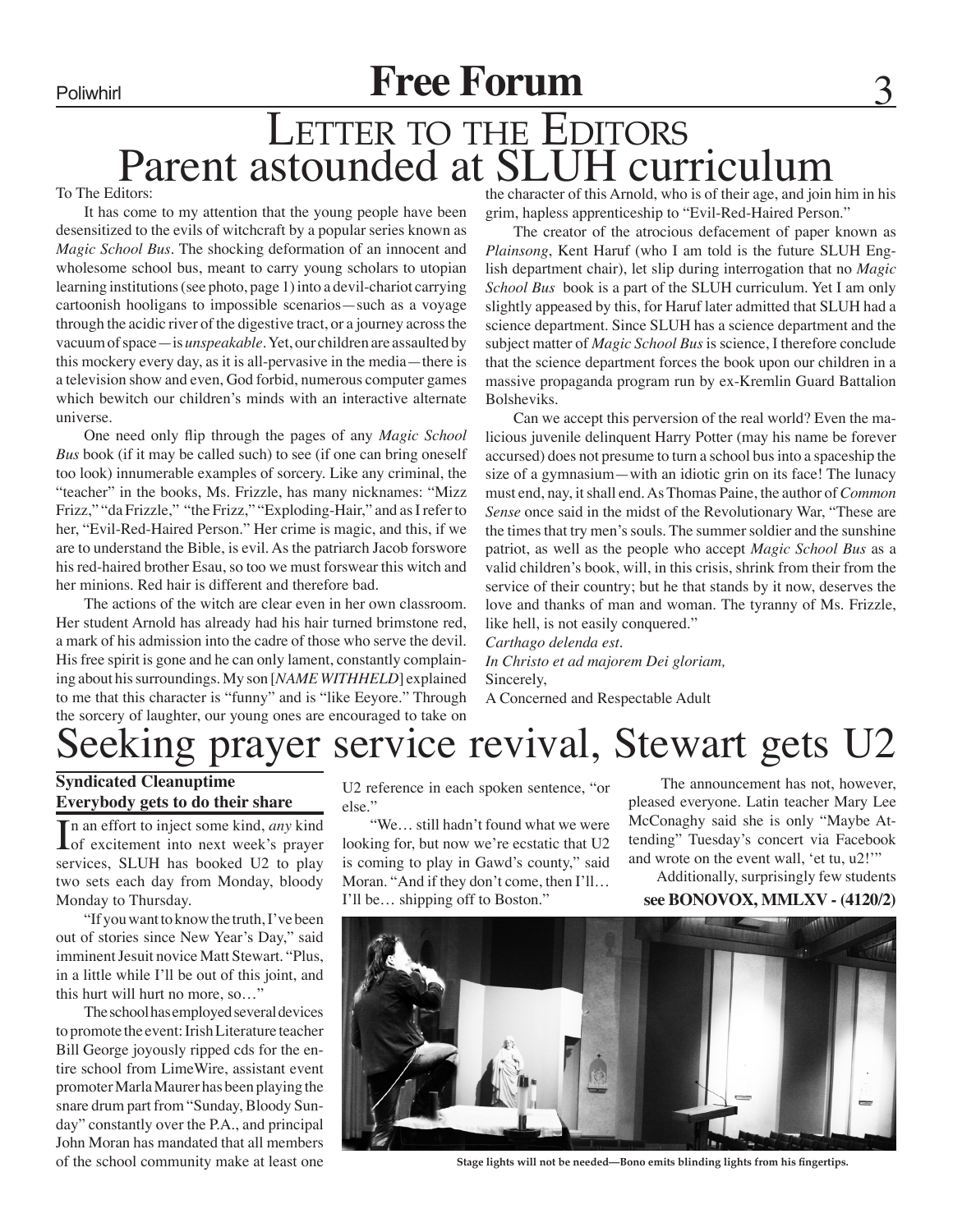### .9K

#### (from the first page)

doubtedly be the order of the day. "With the introduction of the Erlenmeyer Flask into the classrooms, I have little doubt that my pupils will soon succeed in turning ordinary objects into gold," said science department chairman of 37 years Charles Busenhart. However, Busenhart was decidedly less stimulated by new safety measures that are being imposed. "Chemical fires build character," insisted Busenhart.

The science department will not be the only collection of scholars to expand its scope beneath the Vision 1900 umbrella. The history department will expand to include the emerging science of psychology, which has raised objections from the theology department. "To suggest that there is some sort of conditioning that takes place in this so-called 'brain' is preposterous," said theology department chairman Reginald F. Houlihan. "There is only one explanation for such behaviours—God's will."

The math department will be upgrading and expanding, as well. Calculus will now become part of the standard curriculum, following a survey that revealed excessive levels of joy among the pupils. In addition, the abacus will become standard in each classroom. First-year ASC algebra teacher William May is enthused by the technology. "Now math pretty much teaches itself," said May.

While academic modernizations are numerous within Vision 1900, it is the new construction that has SLUH's hallways positively abuzz with tittle-tattle. The blueprints have been unveiled for

a "cafeteria"—a veritable restaurant within the building, which shall be adorned with vast banks of wood-fired stoves to churn out all manner of delicacies for the student body. Administrators have dismissed swirling rumors of high-priced low-quality food as "the malicious tales of fools and mountebanks."

Undoubtedly the largest construction project of Vision 1900 will be the planned Greco-Roman wrestling arena. Built in the style of the Roman Coliseum, the structure will hold traditional wrestling competitions, but will also feature feats of strength and animal wrestling, not to mention chariot races. The arena will be outfitted with all of the latest technology, including lead piping, asbestos insulations, and the Improved Registered Ornamental Flushdown toilets in the bathhouses. The toilets, sporting brass fittings and ornamental pendant pull chains, are imported from London and promise comfortable defecation for the student body.

### ALL ALONE

#### (from the fifth page)

Wilson!!!!!! Cast away, STUCO builds a lean-to and hunts wild boar and unsuspecting freshman parents at the drop-off circle. Alerted to the danger, Director of Security Charlie Clark first attempts to open dialogue with STUCO, but finds them dehumanized and unable to rationally comprehend. Clark then puts SLUH's entire plot of property on lockdown during school hours. In quarantine, no one leaves school for months, which the administration considers to be a huge success, thinking that student approval is so high that no one wants to leave.

Out of options, you have one last problem to resolve. With one remaining space left in a trophy case, will you give the last

# 222C finally collapses

#### **Jesus Christ Superstar**

The floor in 222C collapsed yesterday<br>
after a collection of sophomores met in the room. The floor in the room had been sagging, and it was only a matter of time before the entire thing fell through.

Spanish teacher Kevin Moore was in the room teaching French, his favorite language, at the time. After the floor collapsed, sophomore Junior Jimmy said, "That was so tight, bro! Let's do it again!" He then proceeded to bro-snap.

While lying on the floor partially unconscious in the history department, sophomore Kenny Coolness said, "Whoa, where am I? Am I in a cave?"

There were no injuries due to the fall except all had sprained their fingers from the dipping. History teacher Joe Porter, who was sitting at his desk when the bros came crashing down, said "I couldn't believe it! It was like it was raining men. I shook my head and told them they should do something useful with their life like run track."

Porter and Moore then proceeded to run and bike, respectively, to Barnes-Jewish hospital in order to fetch an ambulance, as Moore refused to use a cell phone to call one.

#### **see MAN-O'-WAWA, 5!**

opening to satisfy water polo dictator Paul Baudendistel's demand for the display of next year's cup, or will you sacrifice the space to triumphantly display Cardinal Matt Stewart's recently canonized holy pretzel chip?

### NO GIRLS ALLOW'D

(from the fifth page)

Mutiny! Not only does STUCO trash your locker, but Hannick and his clones enter to take the stall hostage as a stealthy base of operations for tour brainwashing. You become Hannick's first subject, sentenced forever to a life of standing and waving to eighth graders and their parents. Fail.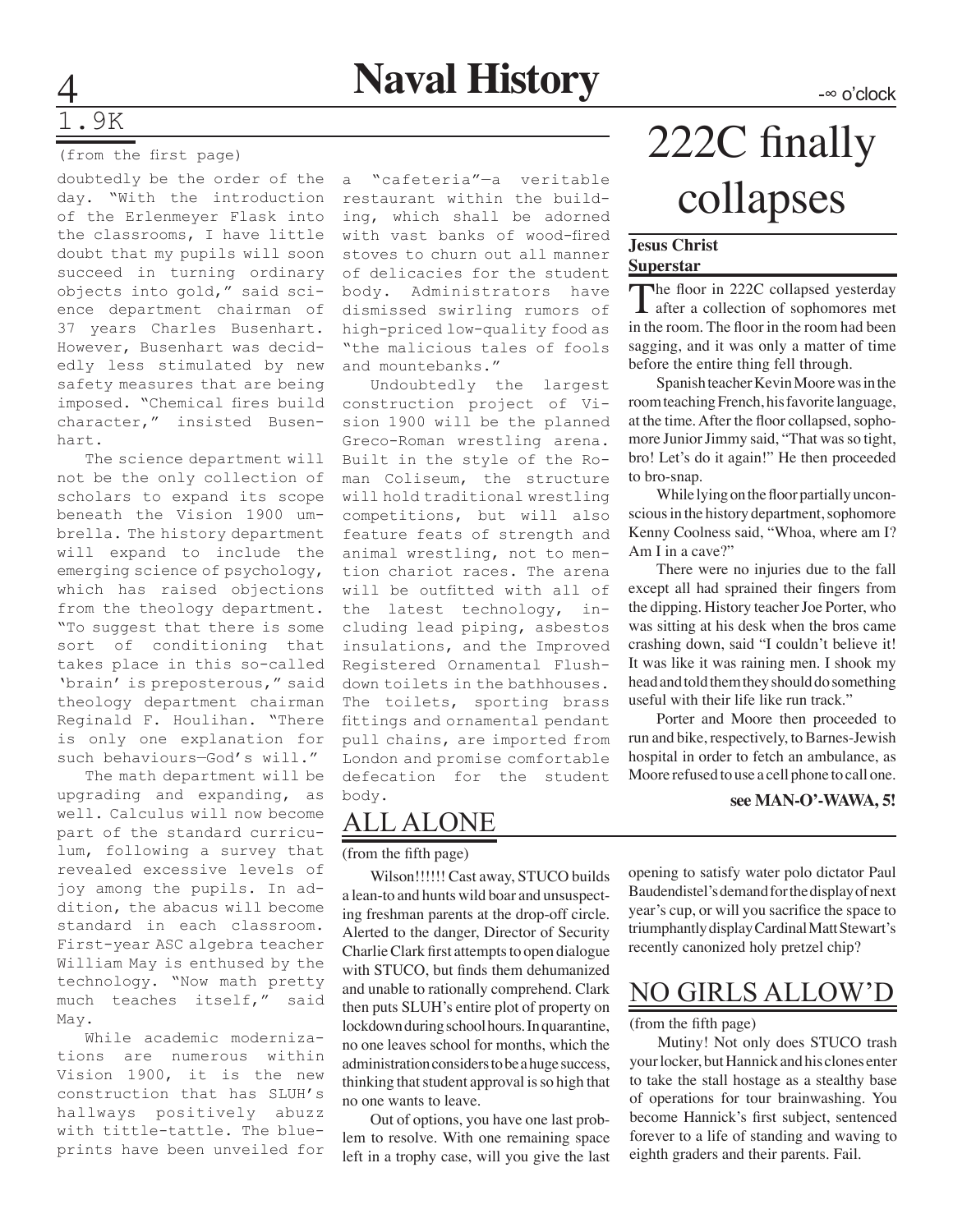# **Sports**

# Sports!

#### **Thanks Mean Joe! Sure Thing Kid.**

**While a few St. Louis U. High stu**dents took a week off school, even more played an "in tents" hahaah contest against the rival opponent nickname.

The game did not actually take place inside a tent. That would be silly! Rather, THIS ship went down on a field that had been mowed into cool diamond-shaped rows four days prior by the guy whose job it was to mow that lawn!

"See, the trick about mowing lawns is… Have you ever gone outside just after it rained, and the grass just looks…? Actually, the other day I was watching a show, I think it was…—and grass. For real man! Verbal tick. Grass."

SLUH took the field to immense critical acclaim and proceeded to gain advantages both subtle and obvious sometime between my Lunchables break and the first or third trimester, I guess.

Twelve people attended the game. I would know, because I was there. A freshman, who was waiting on his carpool driver and was watching the game while I was talking to this one girl who thinks it's really neat that I write for the *Prep News* and whose name I will attempt to spell out using the first letter of every sentence from now on said SLUH played "pretty good" and noted that the one guy with the yellow socks from their team was "a beast."

"The thing about this game is, the bigger a lead you get early on, the better chance you'll still be winning later," said SLUH's coach. "And maybe if we are winning by the time that time runs out, I will get my just due recompense in the afterlife! Tee—hee!"

"That makes 'cents' haaaa!, but coach, hey, do you think I could get the stat sheet? … For my article?"

Turns out, the PrepNewsbills broke three school records for most pews in a half, and ended the game at 100521, or three under par for the championship. Jack Berger was MVP and well, someday, in a way, the team, now ranked No. 3 (!) on the NY Times Best Sellers list, is now set for a trip to the Final Four where they will meet Florida State in

### OSSENBERGER LOT

(from page 1)

Those malicious two beeps ring from the intercom, followed shortly by Assistant to the Assistant to the Assistant Principal for Getting People in Trouble Marla Maurer's voice:

"(Your name here) please report to Mr. Kesterson's office immediately."

After a long trudge through to the vacant cafeteria for a snack (in your car), then to the library to finish reading Shakespeare, and finally to the center corridor to Kesterson's office, you proceed past the "No students allowed" gate and into Kesterson's lair.

"It's like, I want you all to choose what can happen, but … a parking lot?" questions Kesterson. "I had it all planned out for my new office. I dubbed it the BK Lounge."

Since Kesterson vetoed your ploy for a parking lot: **see CONFORMITY, 5**

### REWARD FOR POLO

#### (from page 5)

Drat! The digging for the new pool opens up a sinkhole in the middle of the school! After repairs costing what Laughlin estimates to be "in the 12-digit range," the pool finally opens up. Construction trucks start rolling down Oakland, but no, not to finally put in that Billiken fountain promised in the original V2K plan. Forest Park Community College, having existed solely on profits from SLUH water polo games, is being destroyed after bankruptcy.

Oh No! FoPoCoCo popo, yo! Frustrated community college police officers chase you down. For you, the story ends here.

### MAN-O'WAwA

(from the fourth page)

He then ran back to SLUH while Moore rode in the ambulance with his multi-thousand dollar bike.

Assistant Principal for Student Affairs Brock Kesterson and his sidekick Marla Maurer then came to the social studies office because they heard the crash. Kesterson gave each of the students JUGs for breaking and entering.

While fleeing the scene with Kesterson, Maurer exclaimed to the surprise of all, "Have a wonderful day!"

### **CONFORMITY**

(from page 1 or 5)

A safe choice—the administration approves. However, new administrative offices create yet another gap in the first floor central corridor (where the previous main office was).

"Give us an office again!" STUCO pleads collectively. Laughing, you consult theology teacher Michael Marchlewski, who advises you, a man of God, to "Pray."

Only two plausible options remain for you. If you decide to install a pool:

If you give the area up for student club offices: **see REWARD FOR POLO, 5 see GIANT PN OFFICE, 5**

### GIANT PN OFFICE

#### (from page 5)

You give the *Prep News*, yearbook, and lumberjack clubs shiny new offices, complete with mini-fridges and stereos.

"Umm…what about us?" says STUCO collectively. Laughing, you gaze in sublime contentment at your work.

Later, you discover that Emperor Craig Hannick has annexed the area as another of his fourteen satellite offices. Your newfound authority subverted, you want to appeal to the masses. The only way to coordinate? That's right, STUCO. For help, you must concede *something* to STUCO. If you remove a stall from the "no student allowed" bathrooms in the Jesuit wing to give STUCO a high-privacy corner with limited access:

#### **see NO GIRLS ALLOW'D, 4**

If you tell STUCO that they can occupy the back field and fend for themselves: **see ALL ALONE, 4**

### BONOVOX

#### (from the third page)

Yeah!" for his opportunity to do the show and finally claim himself as the Messiah, an announcement that has been in the works since 1987. He later texted that he is coming to "Play Jesus to the lepers in (history teacher Tom McCarthy's) head."

Sophomore Johnny Waters said after hearing the news, "Ugggghh, prayer service."

"It will truly be one beautiful day, with or without any students' attention," said George.